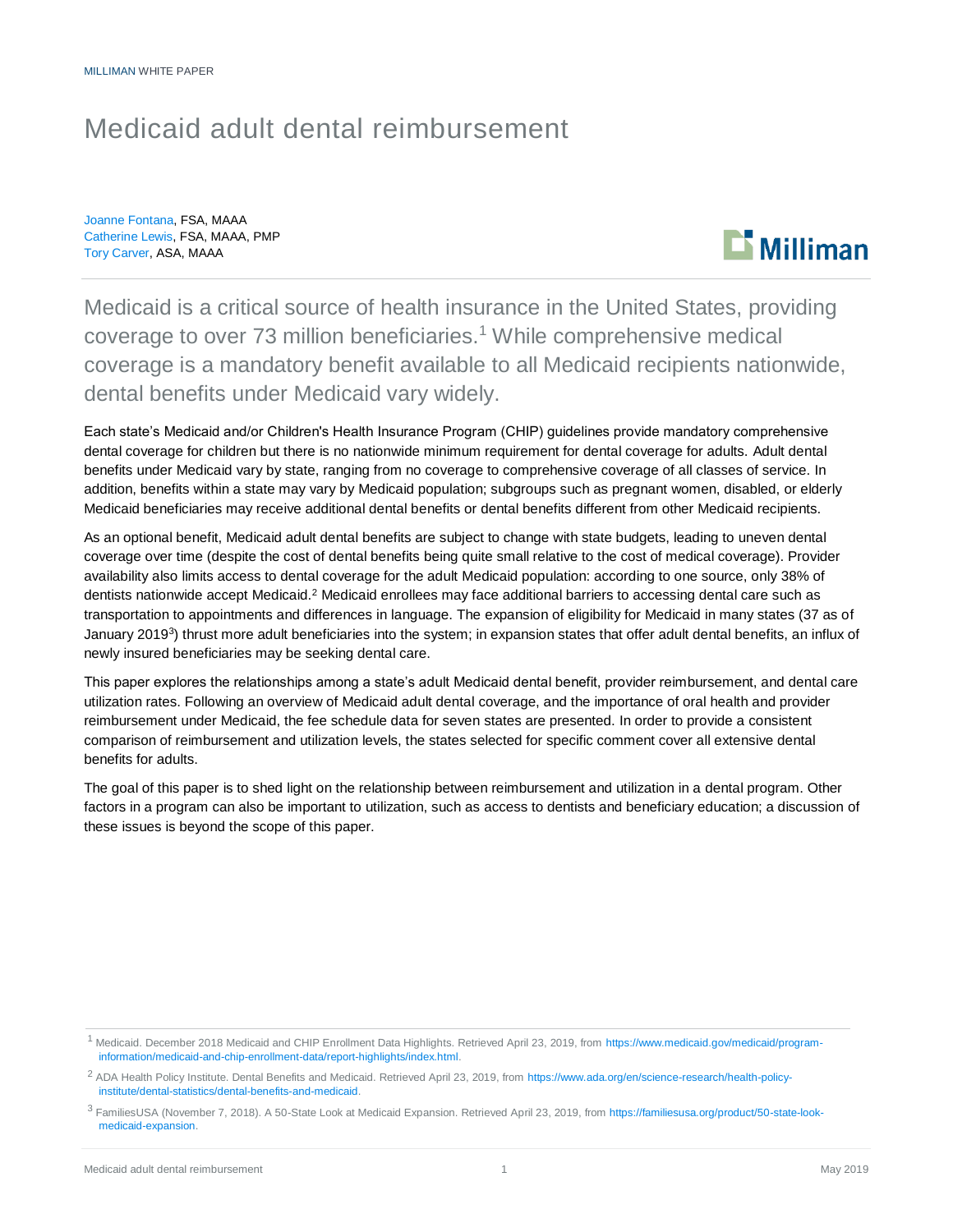### The importance of oral health

Oral health is linked to general health in many ways. For example, diabetics have a three times' greater risk of periodontitis than nondiabetics, $4$  women are more susceptible to gingivitis when pregnant, $5$  and women lacking dental care are more likely to deliver early.<sup>6</sup> Claims for both diabetes and pregnancy are significant in Medicaid programs:

- Living below the poverty line can double or triple the risk of developing diabetes<sup>7</sup>
- Medicaid covers roughly 40% of births nationwide<sup>8</sup>

Other prevalent chronic conditions related to oral health include cardiovascular disease and osteoporosis.<sup>9</sup> Due to this relationship, increased utilization of dental benefits within the Medicaid population may result in an overall decrease in costs if savings in other health expenditures outweigh the cost of additional utilization. Additionally, the appearance of teeth can affect one's ability to gain employment, indicating that oral health has economic and social impact as well as physical.<sup>10</sup> Increased coverage of and access to dental care may have positive impacts on the overall health and lives of Medicaid beneficiaries.

## Overview of Medicaid adult dental

#### **COVERAGE VARIATIONS BY STATE**

For children covered under state Medicaid or CHIP, dental benefits are federally required coverage nationwide. However, dental benefits for Medicaid adults are optional at each state's discretion. As of July 2018, 47 states and Washington, D.C., provide some level of dental coverage under Medicaid, with the following breakdown:

Twelve offer emergency-only coverage, limited to pain relief and infection treatment.

Sixteen states offer limited coverage, which generally includes fewer than 100 American Dental Association (ADA) procedures such as diagnostic, preventive, and restorative care and requires a per-person annual expenditure of \$1,000 or less.

The remaining 19 states and Washington, D.C., provide extensive coverage, including more dental procedures and more categories of services, with per-person expenditures over \$1,000.<sup>11</sup>

We note that the figure below is reproduced from a publicly available source as of July 2018; states' programs may have changed since that time, and different sources may categorize a particular state's coverage differently than what is shown in this map. Additionally, adult coverage can vary by population within a state because some states offer richer benefits to population subsets such as pregnant women or disabled persons.

 $^7$  Diabetes in Control (November 24, 2010). Poverty a leading cause of type 2 diabetes, studies say. Retrieved April 23, 2019, from [http://www.diabetesincontrol.com/poverty-a-leading-cause-of-type-2-diabetes-studies-say/.](http://www.diabetesincontrol.com/poverty-a-leading-cause-of-type-2-diabetes-studies-say/) 

9 Mavo Clinic (November 1, 2018). Oral Health: A Window to Your Overall Health. Retrieved April 23, 2019, from [https://www.mayoclinic.org/healthy](https://www.mayoclinic.org/healthy-lifestyle/adult-health/in-depth/dental/art-20047475)[lifestyle/adult-health/in-depth/dental/art-20047475.](https://www.mayoclinic.org/healthy-lifestyle/adult-health/in-depth/dental/art-20047475)

<sup>10</sup> Frakt, op cit.

<sup>&</sup>lt;sup>4</sup> Kane, S.F. (November/December 2017). The effects of oral health on systemic health. General Dentistry. Retrieved April 23, 2019, from [https://www.agd.org/docs/default-source/self-instruction-\(gendent\)/gendent\\_nd17\\_aafp\\_kane.pdf.](https://www.agd.org/docs/default-source/self-instruction-(gendent)/gendent_nd17_aafp_kane.pdf)

<sup>5</sup> ADA (May 2011). Oral health during pregnancy. JADA. Retrieved April 23, 2019, from [https://www.ada.org/~/media/ADA/Publications/Files/for\\_the\\_dental\\_patient\\_may\\_2011.pdf?la=en.](https://www.ada.org/~/media/ADA/Publications/Files/for_the_dental_patient_may_2011.pdf?la=en)

<sup>6</sup> Frakt, A. (February 19, 2018). How dental inequality hurts Americans. New York Times. Retrieved April 23, 2019, from [https://www.nytimes.com/2018/02/19/upshot/how-dental-inequality-hurts-americans.html.](https://www.nytimes.com/2018/02/19/upshot/how-dental-inequality-hurts-americans.html)

<sup>8</sup> Kaiser Health News. Nearly half of U.S. births are covered by Medicaid, study finds. Retrieved April 23, 2019, fro[m https://khn.org/news/nearly-half-of-u-s](https://khn.org/news/nearly-half-of-u-s-births-are-covered-by-medicaid-study-finds/)[births-are-covered-by-medicaid-study-finds/.](https://khn.org/news/nearly-half-of-u-s-births-are-covered-by-medicaid-study-finds/)

<sup>&</sup>lt;sup>11</sup> Medicaid Adult Dental Benefits: An Overview (July 2018). Centers for Health Care Strategies, Inc.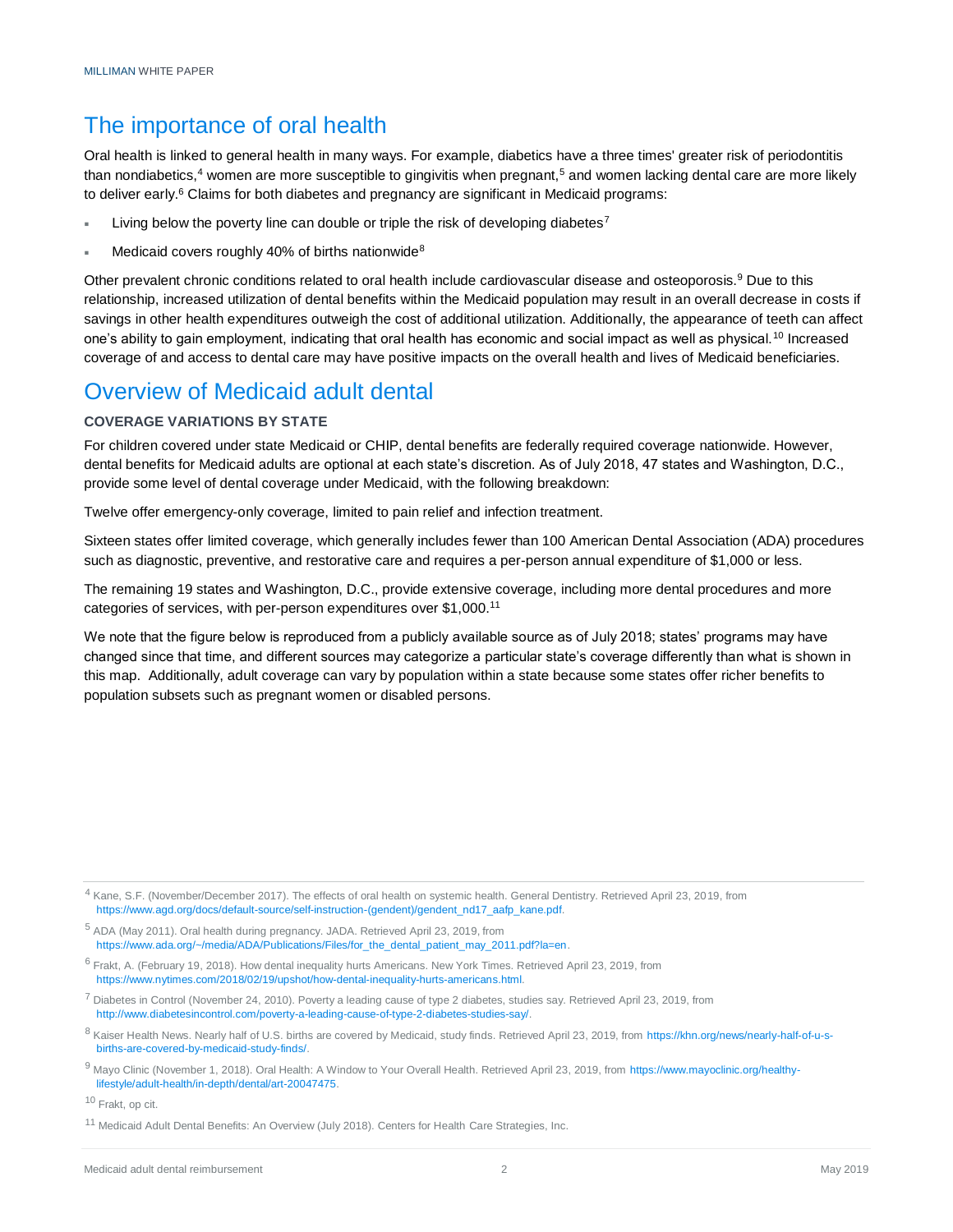

#### **FIGURE 1: ADULT MEDICAID DENTAL COVERAGE BY STATE, JULY 2018**

Reproduced from Medicaid Adult Dental Benefits: An Overview. Centers for Health Care Strategies, Inc. July 2018.

#### **COVERAGE VARIATIONS BY SUBPOPULATION**

Dental coverage for adult Medicaid beneficiaries may also vary within a state based on eligibility criteria. For example, in Nevada, adult dental coverage is limited to emergency care only, but pregnant women may qualify for dental cleanings and periodontal treatment.<sup>12</sup> Oklahoma only covers emergency dental services for most adults, but for some special populations, including the developmentally disabled, additional services such as oral exams, cleanings, x-rays, and sometimes even root canals and fillings are covered.<sup>13</sup> For states that expanded Medicaid eligibility under the Patient Protection and Affordable Care Act (ACA), all except North Dakota offer the same adult dental benefits to the base Medicaid population and the expansion population. North Dakota did not extend dental benefits to its expansion enrollees, while traditional Medicaid beneficiaries receive comprehensive dental coverage.

#### **COVERAGE VARIATIONS OVER TIME**

Not only does access to dental services for adult Medicaid beneficiaries differ among states and by subpopulation within a state, but it can be subject to changes over time. As one of the few non-required service categories, adult Medicaid dental benefits are often targeted for reduction or elimination when state budgets are tight. Similarly, expansion of the benefit via more covered dental procedures or coverage of additional subpopulations may occur as a state budget allows. As an example, California's adult dental benefit was cut significantly in 2009 due to state budget issues; it was then partially reinstated in May 2014 and fully restored in 2018 to include the full spectrum of dental services.<sup>14</sup>

<sup>12</sup> Oral Health Nevada. Find a Dental Provider. Retrieved April 23, 2019, from [https://oralhealthnevada.com/oral-health-resources/find-a-dental-provider/.](https://oralhealthnevada.com/oral-health-resources/find-a-dental-provider/) 

<sup>13</sup> Oklahoma Health Care Authority. Dental Providers. Retrieved April 23, 2019, fro[m http://www.okhca.org/providers.aspx?id=600.](http://www.okhca.org/providers.aspx?id=600) 

<sup>14</sup> California Dental Association (November 2, 2017). New benefits for Denti-Cal adults in 2018. Retrieved April 23, 2019, from [https://www.cda.org/news](https://www.cda.org/news-events/new-benefits-for-denti-cal-adults-in-2018)[events/new-benefits-for-denti-cal-adults-in-2018.](https://www.cda.org/news-events/new-benefits-for-denti-cal-adults-in-2018)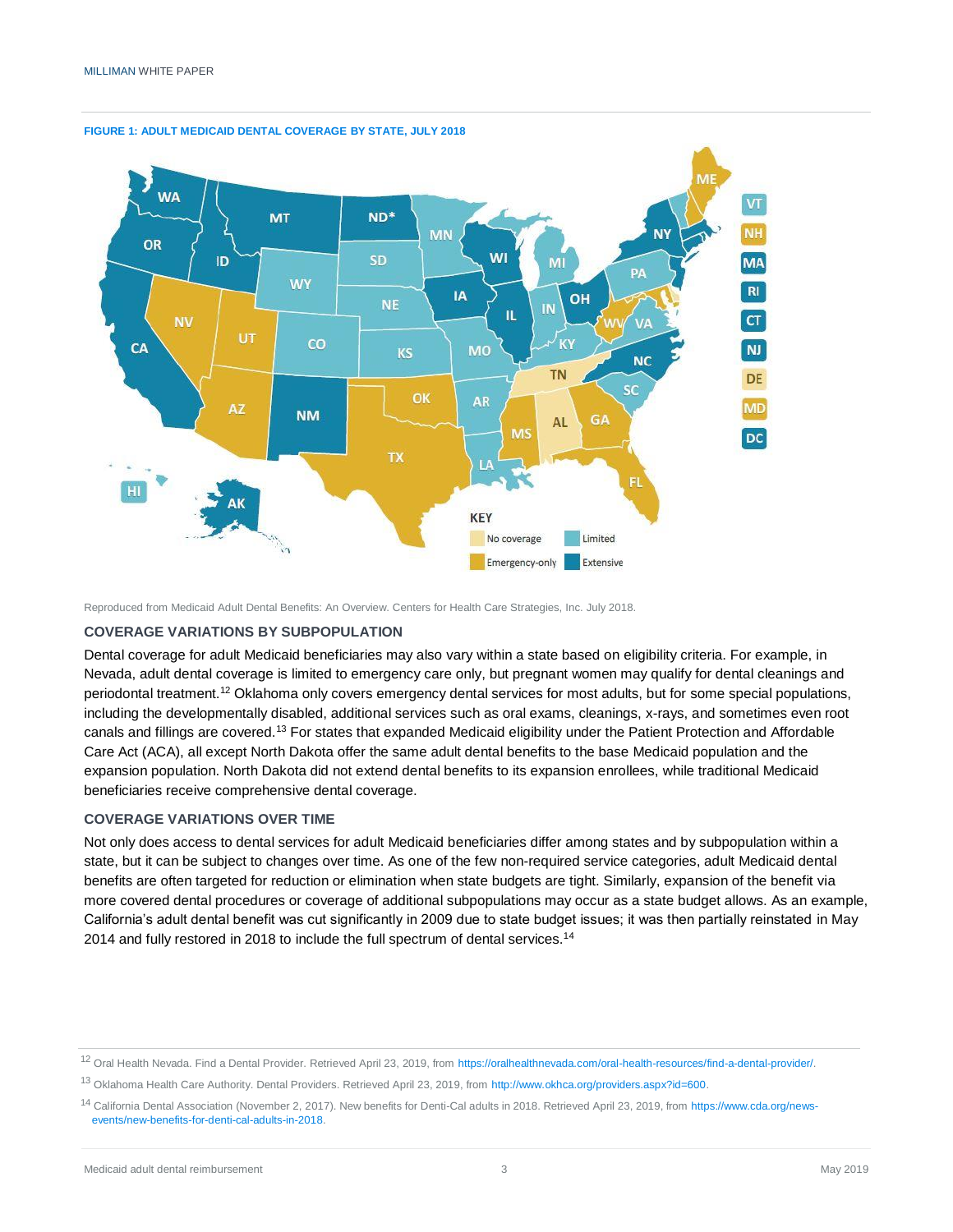Changes in the benefit over time can lead to uneven dental care for the adult Medicaid population and may have unexpected cost consequences. In fact, California experienced a "significant and immediate" increase in emergency room visits for dental issues upon the discontinuance of the Medicaid dental benefit in 2009, with a 68% increase in the average yearly cost of dental emergency room visits. In addition, the root cause of the dental issue was less likely to be resolved in an emergency room setting as opposed to a dental office, which could provide ongoing treatment for the underlying issue rather than simply offering relief of pain and/or infection.<sup>15</sup>

The expansion of Medicaid by selected states in 2014 allowed a new set of adults to obtain covered dental care, in the expansion states that provide adult dental Medicaid benefits. It is estimated that up to 8.3 million adults gained access to some form of dental coverage through Medicaid expansion.<sup>16</sup>

#### **THE IMPORTANCE OF REIMBURSEMENT**

The number of dental providers accepting Medicaid patients varies widely by state. Issues such as low reimbursement rates as well as administrative burden and the cost of missed appointments may prevent providers from participating.<sup>17</sup> Reimbursement levels for Medicaid dentists average well below provider billed charge levels and are significantly lower than typical contracted reimbursement from commercial insurers. The use of federally qualified health centers (FQHCs) in a Medicaid dental program can mitigate the impact of low reimbursement, since these health centers receive an enhanced reimbursement rate. The use of FQHCs for dental services varies by state, but is increasing.<sup>18</sup>

Beyond the lack of dentist participation in Medicaid, overall care access can be an issue as dentists are spread unevenly across the country. As of 2017, over 62 million people live in "dental health professional shortage areas" where there are fewer practicing dentists than needed to serve the population.<sup>19</sup> With few dentists in some areas and fewer participating in Medicaid, beneficiaries can have a difficult time accessing a provider.

There are many additional factors at play that determine the success of a Medicaid dental program in improving access to and utilization of care; the fees paid to providers are just one component. Addressing provider shortages, transportation issues, differences in language, burdensome administrative processes for providers, and many other issues specific to the Medicaid program are all key elements of success; sufficient provider reimbursement is only one important pillar.

#### **ANALYSIS OF STATE FEE SCHEDULES**

We compiled Medicaid dental fee schedules from seven states that cover extensive dental benefits for adults and calculated the composite dental provider reimbursement rates for each state, using the distribution of services from the Milliman Dental Cost Guidelines (DCGs).<sup>20</sup> The states were selected from states with comprehensive adult Medicaid dental benefits (Minnesota is shown in Figure 1 as having limited adult benefits but a review of their coverage indicated a fairly rich benefit), with some consideration for geographic diversity. We then used the average commercial billed charges from the DCGs to calculate composite commercial reimbursement levels in each state. The ratio of the state fee schedule composite and the DCG composite is the Medicaid reimbursement as a percentage of commercial billed charges. We performed this calculation separately for adults and children.

<sup>20</sup> 2017 Milliman Health Cost Guidelines™ – Dental.

<sup>15</sup> Singhal, A. et al. (May 2015). Eliminating Medicaid adult dental coverage in California led to increased dental emergency visits and associated costs. Health Affairs.

<sup>16</sup> Vujicic, M. (August 2015). Solving dentistry's "busyness' problem. JADA. Retrieved April 23, 2019, from [http://jada.ada.org/article/S0002-8177%2815%2900644-3/pdf.](http://jada.ada.org/article/S0002-8177%2815%2900644-3/pdf)

<sup>&</sup>lt;sup>17</sup> Medicaid Adult Dental Benefits: An Overview, op cit.

<sup>&</sup>lt;sup>18</sup> Children's Dental Health Project (March 2010). Increasing Access to Dental Care Through Public Private Partnerships: Contracting Between Private Dentists and Federally Qualified Health Centers. FQHC Handbook. Retrieved May 8, 2019, fro[m http://www.ada.org/~/media/ADA/Public%20Programs/Files/access-to-dental](http://www.ada.org/~/media/ADA/Public%20Programs/Files/access-to-dental-care_fqhc-handbook.ashx)[care\\_fqhc-handbook.ashx.](http://www.ada.org/~/media/ADA/Public%20Programs/Files/access-to-dental-care_fqhc-handbook.ashx)

<sup>&</sup>lt;sup>19</sup> Kaiser Family Foundation (December 31, 2018). Dental Care Health Professional Shortage Areas (HPSAs) Retrieved April 23, 2019, from [https://www.kff.org/other/state-indicator/dental-care-health-professional-shortage-areas-hpsas/.](https://www.kff.org/other/state-indicator/dental-care-health-professional-shortage-areas-hpsas/)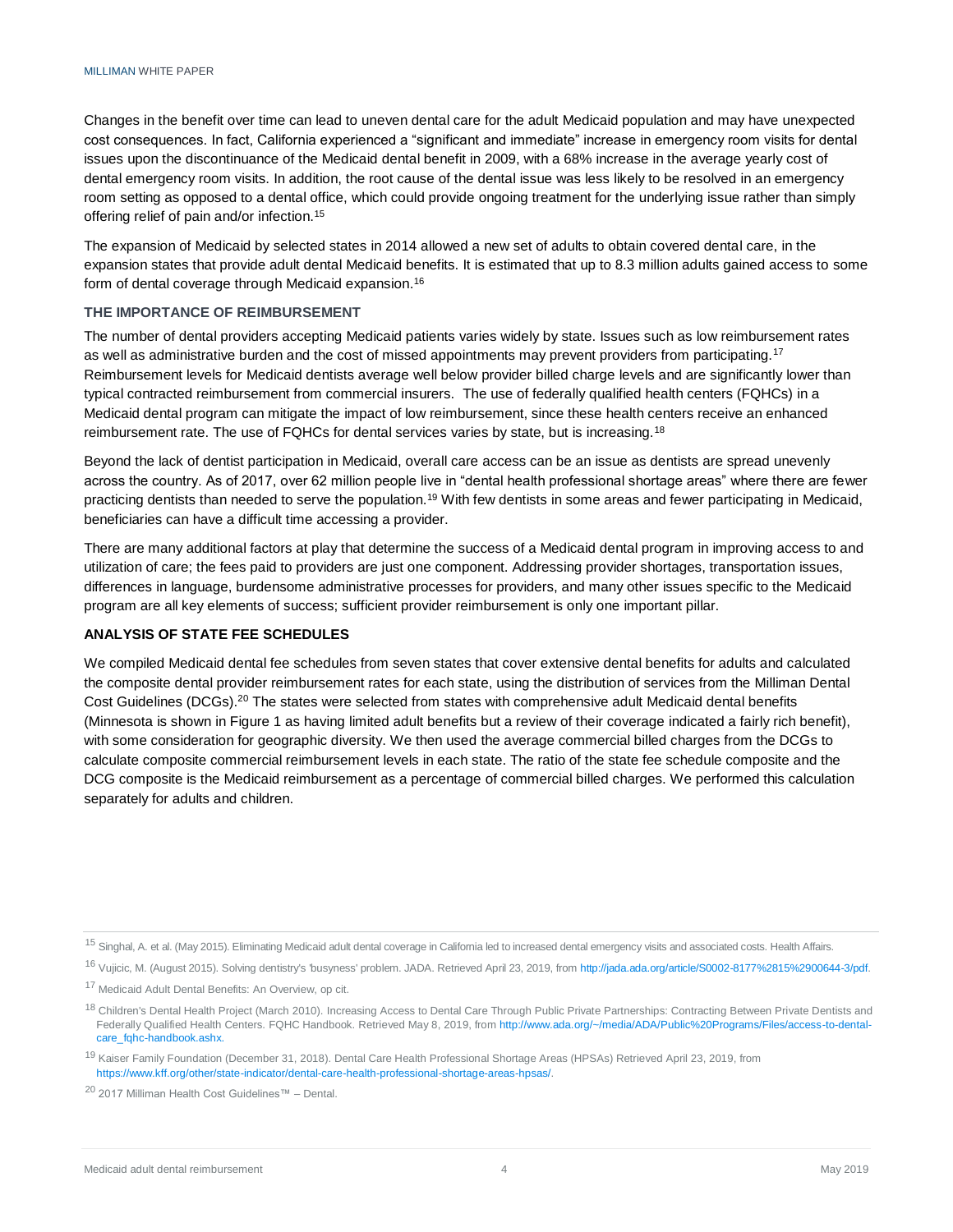After calculating Medicaid reimbursement as a percentage of commercial reimbursement by state and age group, we compared the result to "utilization gaps" by state, as provided by the ADA Health Policy Institute.<sup>21</sup> The utilization gap is defined as the difference in utilization—i.e., the difference in the proportion of the covered population with a dental visit in a given year—between Medicaid and commercial populations. By plotting the reimbursement level on a graph with the utilization gap, as shown in Figure 2, we can see whether an empirical relationship exists between dental provider reimbursement and utilization of Medicaid dental services.



**FIGURE 2: MEDICAID DENTAL UTILIZATION GAP DECREASES AS PROVIDERS ARE PAID HIGHER RATES, CLOSER TO COMMERCIAL BILLED CHARGES**

*Seven states included in this analysis: AK, CT, IA, MN, NC, NM, WA*

*Time period: 2013 utilization gap, most recent reimbursement available as of May 2018*

*Reimbursement levels are averages of the state Medicaid reimbursement relative to commercial billed charges*

|                             |                  | <b>Adults</b> | Children |  |
|-----------------------------|------------------|---------------|----------|--|
| <b>State</b>                | Less Than 30%    | CT, MN, WA    | ΜN       |  |
| reimbursement<br>groupings: | $30 - 40%$       | ΙA            | IA, WA   |  |
|                             | $40 - 50%$       | NC, NM        | NC, NM   |  |
|                             | Greater Than 50% | AK            | AK, CT   |  |

Figure 2 suggests a correlation between Medicaid dental provider reimbursement levels relative to commercial billed charges and utilization of dental services, especially for children. In general, the higher the Medicaid fees relative to commercial billed charges, the lower the gap in utilization levels between Medicaid and commercial populations. We recognize that the fee statistics and utilization statistics are from different time periods, due to data availability. We believe that the relationship demonstrated is directionally informative, and as a next step, we could review data on a longitudinal basis.

The correlation between Medicaid dental fees relative to commercial billed charges and utilization of dental services appears stronger for children than adults. In fact, if Alaska were removed from this analysis, there would not be a clear relationship between reimbursement and utilization for adults. When comparing the adult and child graphs, you can see that Medicaid utilization levels are generally closer to those of a commercial population for children than for adults.

<sup>&</sup>lt;sup>21</sup> Vujicic, Marko & Nasseh, Kamyar (December 2015). Gap in Dental Care Utilization Between Medicaid and Privately Insured Children Narrows, Remains Large for Adults. ADA Health Policy Institute.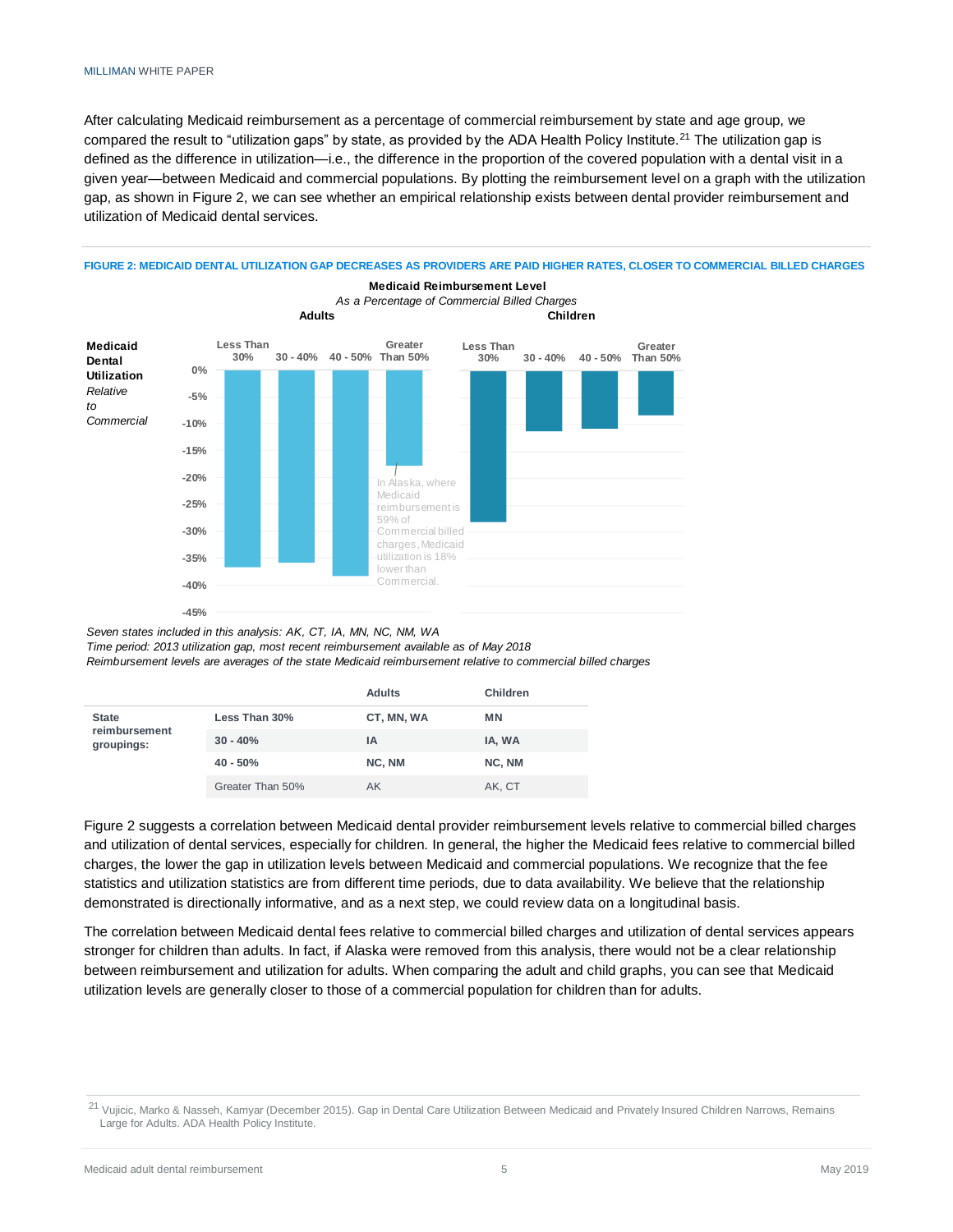#### **DISCUSSION AND NEXT STEPS**

Our analysis indicates that reimbursement levels have a positive correlation with utilization. However, other aspects of a state Medicaid dental program influence utilization levels. We can gain some insights into state-level results by better understanding each state's Medicaid dental program. We observe the following:

- Connecticut and Washington have the largest differences between adult and child dental provider reimbursement levels relative to commercial charges (-26.5% and -7.6%, respectively). Those two states have different fee schedules for adults and children. It is notable that those two states have fairly large differentials between adult and child utilization gaps; the lower gaps for children in those states may be correlated to relatively higher reimbursement levels for children compared to adults.
- Iowa, New Mexico, and North Carolina also show significantly lower utilization gaps for children compared to adults, even though the adult and child fees are the same in each of those states. Other factors may contribute to the higher relative child utilization rates including:
	- − Medicaid dental Healthcare Effectiveness Data and Information Set (HEDIS) measures are related only to children, not adults, focusing on the percentage of eligible children who received a preventive dental service and the percentage of children aged 6 to 9 at high risk for caries who receive sealants.<sup>22</sup> Many state-specific initiatives to improve population oral health focus on these measurable statistics and therefore focus more on child utilization.
	- − Starting in 2008 North Carolina has undertaken a "Healthy North Carolina 2020" initiative, which seeks to increase the percentage of Medicaid children aged 1 to 5 who utilize dental services. According to the ADA Health Policy Institute, Medicaid pediatric dental utilization in North Carolina increased from 40% to 52% between 2005 and 2013, while commercial pediatric dental utilization moved from 56% to 65%; the gap between Medicaid and commercial utilization levels closed during that period.<sup>23</sup>
- Minnesota has the highest child utilization gap of the seven states we reviewed, and the gap for adults is similar. Medicaid dental reimbursement rates compared to commercial are among the lowest of the states we analyzed, and in fact were ranked 49th for Medicaid child dental reimbursement.<sup>24</sup> Low reimbursement levels may be affecting dentists' willingness to accept new Medicaid patients,<sup>25</sup> leading to low utilization. The federal government warned the state in 2017 that the program could lose funding if pediatric dental access is not improved.<sup>26</sup> Minnesota is one of only a handful of states that allows licensed midlevel dental providers, or dental therapists, to treat Medicaid patients, which may help improve access to care.<sup>27</sup>
- Alaska has the lowest utilization gaps of the seven states we reviewed, for both children and adults. In fact, for adults it has the lowest utilization gap of all states as of 2013.<sup>28</sup> It also has the highest Medicaid reimbursement rates relative to commercial, perhaps best illustrating the correlation between provider reimbursement and utilization. Despite having a fairly large rural population, Alaska's 2013 Medicaid utilization rate for children is 48%, on par with the national average, and its adult utilization rate is 35%. Alaska has allowed dental therapists for its Alaska Native population since 2004 which could help to explain its positive access results despite its largely rural nature.<sup>29</sup>

Though Figure 2 above represents a small number of states, it suggests a correlation between reimbursement and utilization. A state Medicaid dental program must be evaluated holistically to fully understand utilization drivers. Decreases in the utilization gap from commercial dental coverage may lead to better oral health of the population. As previously discussed, this could lead to overall health improvements of the Medicaid population and increased savings for the program.

<sup>25</sup> Ibid.

- <sup>26</sup> Howatt, Glenn (May 1, 2017). Feds warn Minnesota: Improve kids' dental care in Medicaid. StarTribune. Retrieved April 23, 2019, from [http://www.startribune.com/feds-warn-minnesota-improve-kids-dental-care-in-medicaid/420948643/.](http://www.startribune.com/feds-warn-minnesota-improve-kids-dental-care-in-medicaid/420948643/)
- <sup>27</sup> PEW (April 23, 2019). States Expand the Use of Dental Therapy. Retrieved May 8, 2019, fro[m https://www.pewtrusts.org/en/research-and](https://www.pewtrusts.org/en/research-and-analysis/articles/2016/09/28/states-expand-the-use-of-dental-therapy)[analysis/articles/2016/09/28/states-expand-the-use-of-dental-therapy.](https://www.pewtrusts.org/en/research-and-analysis/articles/2016/09/28/states-expand-the-use-of-dental-therapy)

<sup>29</sup> Alaska Native Tribal Health Consortium. Alaska Dental Therapy Educational Program. Retrieved May 8, 2019, fro[m https://anthc.org/alaska-dental-therapy](https://anthc.org/alaska-dental-therapy-education-programs/)[education-programs/.](https://anthc.org/alaska-dental-therapy-education-programs/)

<sup>&</sup>lt;sup>22</sup> Centers for Medicare and Medicaid Services (February 2019). Core Set of Children's Health Care Quality Measures for Medicaid and CHIP (Child Core Set). Retrieved April 23, 2019, fro[m https://www.medicaid.gov/medicaid/quality-of-care/downloads/medicaid-and-chip-child-core-set-manual.pdf.](https://www.medicaid.gov/medicaid/quality-of-care/downloads/medicaid-and-chip-child-core-set-manual.pdf)

<sup>23</sup> Vujicic, Marko & Nasseh, Kamyar, op cit.

<sup>&</sup>lt;sup>24</sup> Minnesota Dental Association (June 11, 2018). Minnesota Dental Association seeking to put teeth in Medicaid reimbursement for state's children. Retrieved April 23, 2019, fro[m https://www.mndental.org/news/2018/06/minnesota-dental-association-seeking-to-put-teeth-in-medicaid-reimbursement-for-states-children/.](https://www.mndental.org/news/2018/06/minnesota-dental-association-seeking-to-put-teeth-in-medicaid-reimbursement-for-states-children/)

<sup>28</sup> Vujicic, Marko & Nasseh, Kamyar, op cit.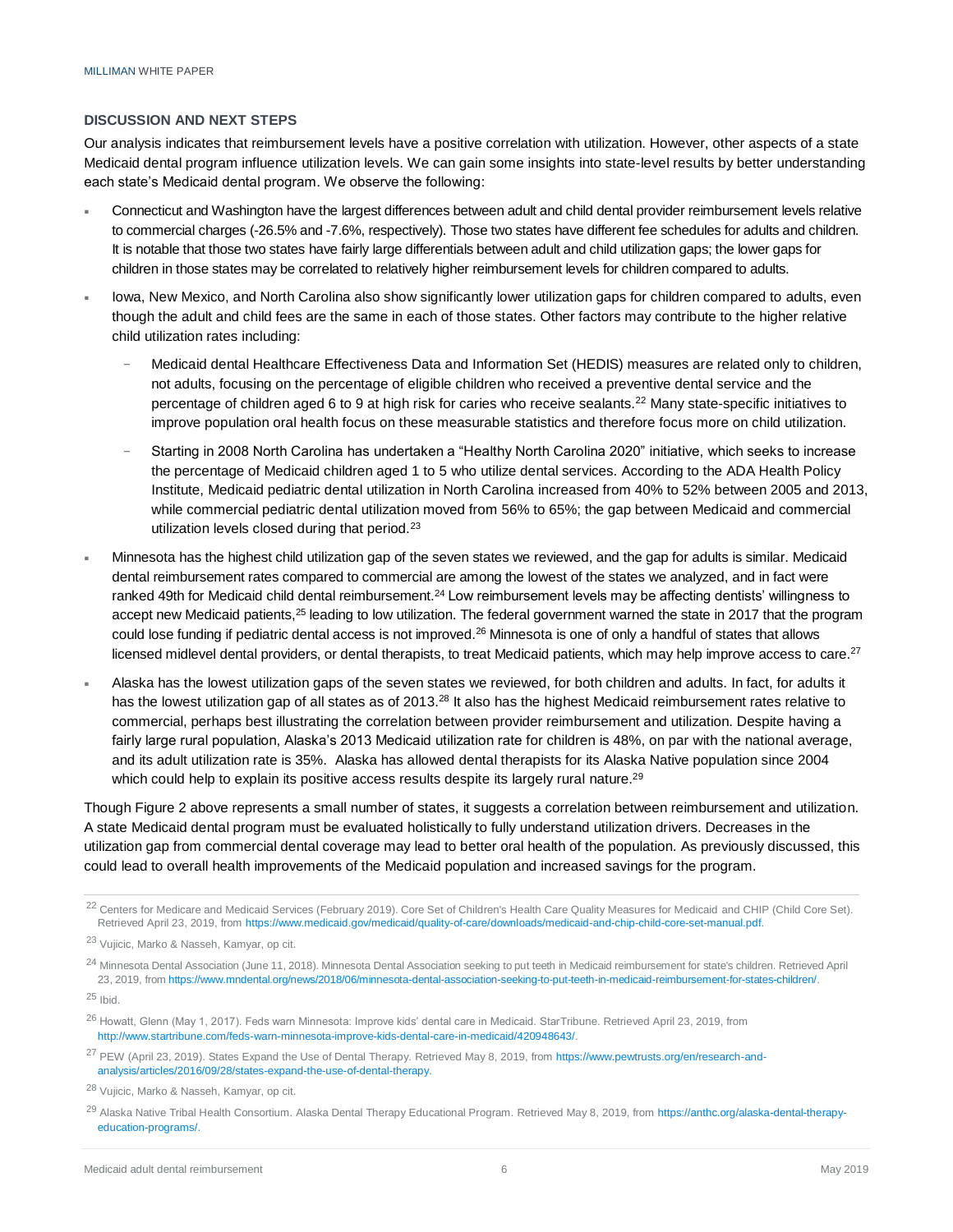Of course, seven states cannot provide conclusive insight into the relationship between reimbursement and utilization—this brief analysis only scrapes the surface of potential studies. Next steps for research could include:

- Increasing the number of states sampled.
- Conducting a longitudinal analysis of Medicaid and commercial utilization and fees over time.
- Investigating the relationship between reimbursement and class of service (i.e., preventive/diagnostic, basic, major). Particularly the reimbursement for preventive and diagnostic dental services may have more bearing on the utilization level than reimbursement for more comprehensive services.
- Gathering qualitative information about program features that may also influence utilization.

#### **TECHNICAL NOTES**

Note that the adult reimbursement as a percentage of commercial charges is higher than child reimbursement in all states except Connecticut and Washington. This is because Connecticut and Washington have distinct fee schedules for adult and child populations, and the adult fee schedule contains lower fees, whereas all other states use the same fee schedule for adults and children. The adult prophylaxis code is generally reimbursed at a higher rate than the child prophylaxis code, which drives the differences in reimbursement when the fee schedules are otherwise the same.

The distribution of Current Dental Terminology (CDT)<sup>30</sup> codes varies by adult and child populations. Perhaps the best examples of this are D1110 and D1120: prophylaxis for adult and child, respectively. Because adult CDT codes begin use at age 14, and adult dental benefit coverage begins at age 20 or 21 (depending on the state), adult codes are included in the child composite calculation, but child codes are not included in the adult composite calculation. Composites are calculated using child- and adult-specific utilization distributions.

#### **DATA SOURCES AND METHODOLOGY**

Commercial dental unit cost estimates for this report are based on the 2017 Milliman Dental Cost Guidelines (DCGs), a comprehensive proprietary nationwide database of commercial dental claims data. Nationwide average billed charges are adjusted to reflect costs in each state studied using the charge area factors from the DCGs, which are based on the same underlying data source.

The following steps were taken to calculate composite commercial reimbursement rates by state:

- The Milliman DCGs provide nationwide average commercial billed charges by CDT code, and average commercial utilization distribution by CDT code. We adjusted the nationwide charges to reflect each state being analyzed using DCG area factors.
- We identified the top 10 most highly utilized CDT codes from classes I and II, and the top five most highly utilized CDT codes from class III, and calculated composite reimbursement rates by class.
	- − Classes of service are defined by class I (preventive/diagnostic), class II (basic), and class III (major).
	- We did not include class IV (orthodontia) because this benefit is rarely covered for Medicaid adults.
	- − Note that the distribution of CDT codes selected varies by state because some of the top codes were not covered in every state.
	- The codes used in each state are shown in the tables in Figures 3 and 4.
- Using the DCG utilization distributions for children and adults, we calculated a composite commercial reimbursement rate across all three classes.

<sup>30</sup> Current Dental Terminology, © 2016 American Dental Association. All Rights Reserved.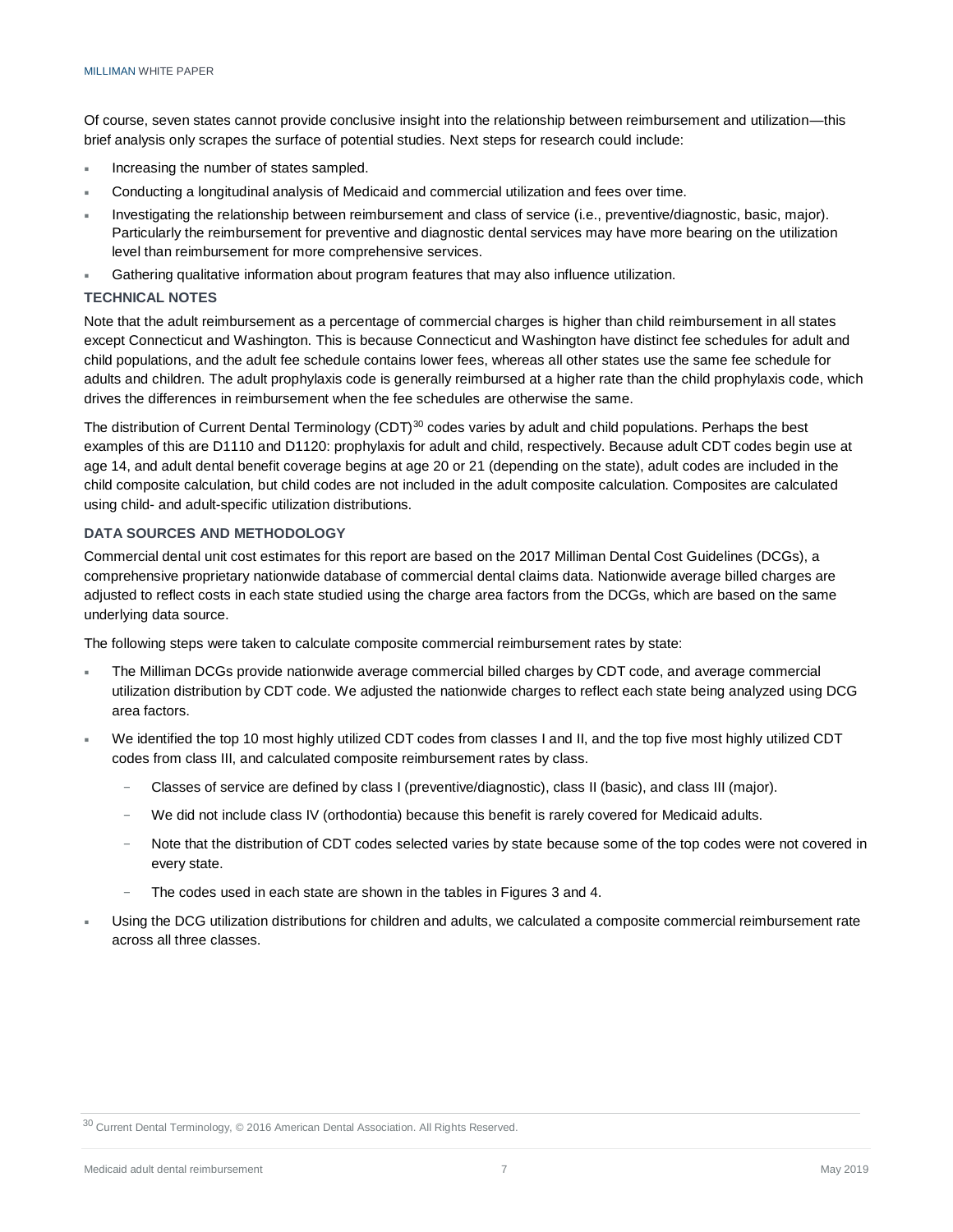State fee schedules were taken from publicly available sources online, accessed in late 2018:

#### **Alaska:**

[http://manuals.medicaidalaska.com/docs/dnld/Fees\\_Dental\\_SFY2019.pdf](http://manuals.medicaidalaska.com/docs/dnld/Fees_Dental_SFY2019.pdf)

#### **Connecticut:**

<https://www.ctdssmap.com/CTPortal/Provider/ProviderFeeScheduleDownload/tabid/54/Default.aspx>

#### **Iowa:**

<https://secureapp.dhs.state.ia.us/MedicaidFeeSched/X04.xml>

#### **Minnesota:**

[http://www.dhs.state.mn.us/main/idcplg?IdcService=GET\\_DYNAMIC\\_CONVERSION&RevisionSelectionMethod=LatestRelea](http://www.dhs.state.mn.us/main/idcplg?IdcService=GET_DYNAMIC_CONVERSION&RevisionSelectionMethod=LatestReleased&dDocName=id_010122) [sed&dDocName=id\\_010122](http://www.dhs.state.mn.us/main/idcplg?IdcService=GET_DYNAMIC_CONVERSION&RevisionSelectionMethod=LatestReleased&dDocName=id_010122)

#### **New Mexico:**

[http://www.hsd.state.nm.us/uploads/FileLinks/e7cfb008157f422597cccdc11d2034f0/Fee\\_Schedule\\_\\_\\_Dental\\_Codes\\_9.pdf](http://www.hsd.state.nm.us/uploads/FileLinks/e7cfb008157f422597cccdc11d2034f0/Fee_Schedule___Dental_Codes_9.pdf)

#### **North Carolina:**

<https://medicaid.ncdhhs.gov/providers/fee-schedule/dental-fee-schedule>

#### **Washington:**

[https://www.hca.wa.gov/billers-providers-partners/prior-authorization-claims-and-billing/provider-billing-guides-and-fee](https://www.hca.wa.gov/billers-providers-partners/prior-authorization-claims-and-billing/provider-billing-guides-and-fee-schedules)[schedules](https://www.hca.wa.gov/billers-providers-partners/prior-authorization-claims-and-billing/provider-billing-guides-and-fee-schedules)

Each fee schedule was compared to the area-adjusted commercial billed charge from the DCGs. This was done only for the most frequently utilized services (according to the DCGs) in each class. Because not all frequently utilized services in the DCGs are covered in the adult Medicaid dental programs in each state, the codes included varied by state. The tables in Figures 3 and 4 show the codes used for each state. Codes that vary from the most frequent codes indicated by the DCGs are formatted in italics with blue text.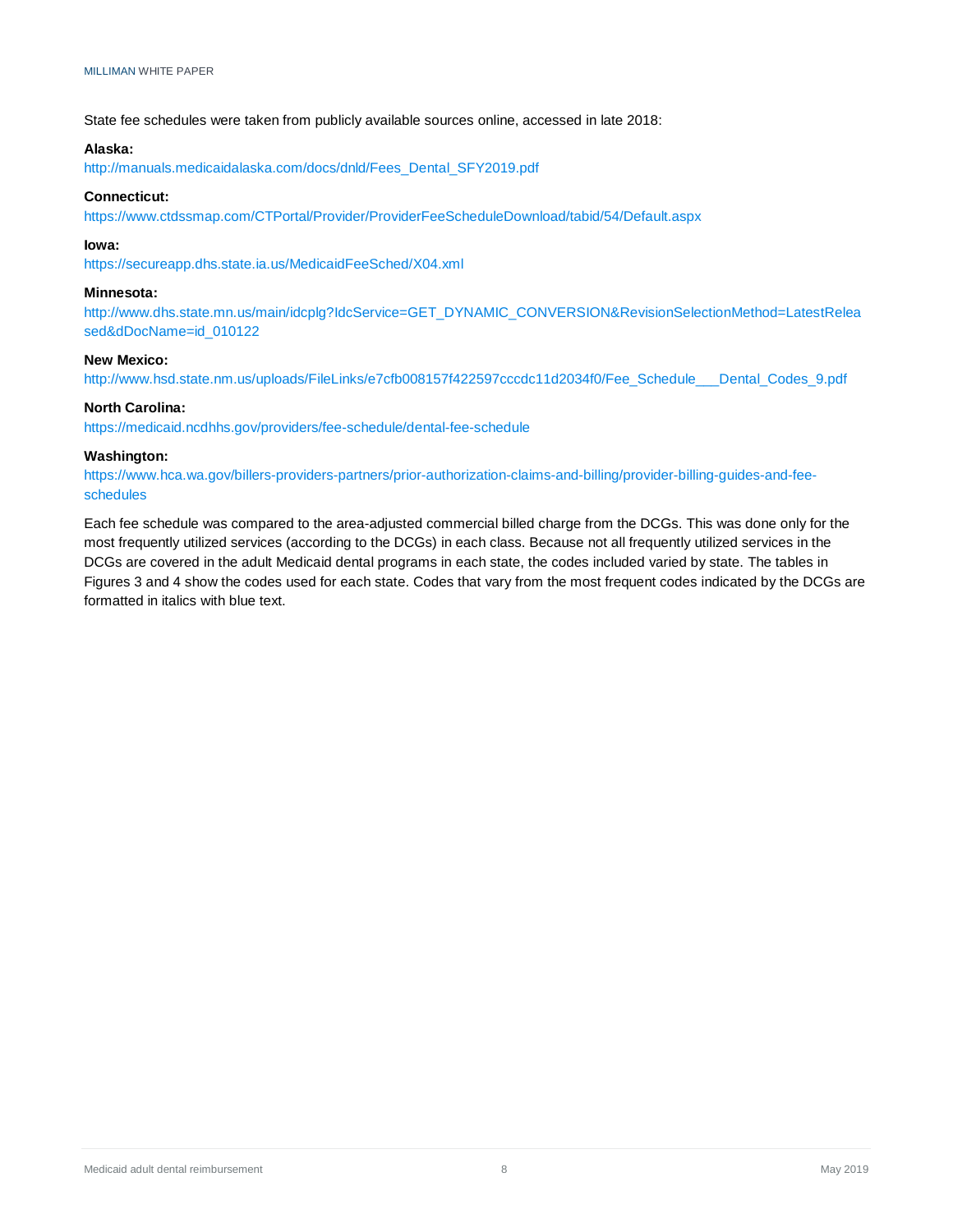#### **FIGURE 3: CDT CODES USED FOR CHILD CALCULATIONS BY STATE**

| <b>Class</b>     | <b>DCG Rank</b> | Alaska            | <b>Connecticut</b> | lowa              | Minnesota | <b>New Mexico</b>  | North<br>Carolina | Washington        |
|------------------|-----------------|-------------------|--------------------|-------------------|-----------|--------------------|-------------------|-------------------|
| Class I          | D0120           | D0120             | D0120              | D0120             | D0120     | D0120              | D0120             | D0120             |
|                  | D1208           | D1208             | D1208              | D1208             | D1208     | D1208              | D1208             | D1208             |
|                  | D1351           | D0274             | D0274              | D1351             | D1351     | D1351              | D1351             | D1351             |
|                  | D0274           | D0220             | D0220              | D0274             | D0274     | D0274              | D0274             | D0274             |
|                  | D0220           | D1206             | D1206              | D0220             | D0220     | D0220              | D0220             | D0220             |
|                  | D1206           | D0230             | D0230              | D1206             | D1206     | D1206              | D1120             | D1206             |
|                  | D1120           | D0150             | D0150              | D1120             | D1120     | D1120              | D0230             | D1120             |
|                  | D0230           | D0272             | D0272              | D0230             | D0230     | D0230              | D0150             | D0230             |
|                  | D0150           | D0140             | D0140              | D0150             | D0150     | D0150              | D0272             | D0150             |
|                  | D0272           | D0210             | D0210              | D0272             | D0272     | D0272              | D0140             | D0272             |
| <b>Class II</b>  | D2392           | D2392             | D2392              | D2392             | D2392     | D2392              | D2392             | D2392             |
|                  | D2391           | D2391             | D2391              | D2391             | D2391     | D2391              | D2391             | D2391             |
|                  | D7140           | D7140             | D7140              | D7140             | D7140     | D7140              | D7140             | D7140             |
|                  | D2393           | D2393             | D2393              | D2393             | D2393     | D2393              | D2393             | D2393             |
|                  | D9223           | D9223             | D9223              | D9223             | D9223     | D7210              | D9223             | D9223             |
|                  | D7210           | D7210             | D7210              | D7210             | D7210     | D2330              | D7210             | D7210             |
|                  | D2330           | D2330             | D2330              | D2330             | D2330     | D2150              | D2330             | D2330             |
|                  | D2150           | D2150             | D2150              | D2150             | D2150     | D2331              | D2150             | D2150             |
|                  | D2331           | D2331             | D2331              | D2331             | D2331     | D2140              | D2331             | D2331             |
|                  | D2140           | D2140             | D2140              | D2140             | D2140     | D <sub>2</sub> 332 | D2140             | D2140             |
| <b>Class III</b> | D2740           | D2740             | D2740              | D2751             | D2740     | D2930              | D2740             | D2930             |
|                  | D2750           | D2750             | D2750              | D2930             | D2750     | D <sub>2920</sub>  | D2752             | D <sub>2931</sub> |
|                  | D2752           | D2752             | D2752              | D <sub>2920</sub> | D2752     | D6750              | D2751             | D <sub>2934</sub> |
|                  | D2751           | D2751             | D2751              | D <sub>2791</sub> | D2751     | D <sub>2931</sub>  | D2930             | D <sub>2933</sub> |
|                  | D2930           | D <sub>2790</sub> | D <sub>2790</sub>  | D <sub>2931</sub> | D2930     | D6240              | D <sub>2792</sub> | D <sub>2932</sub> |